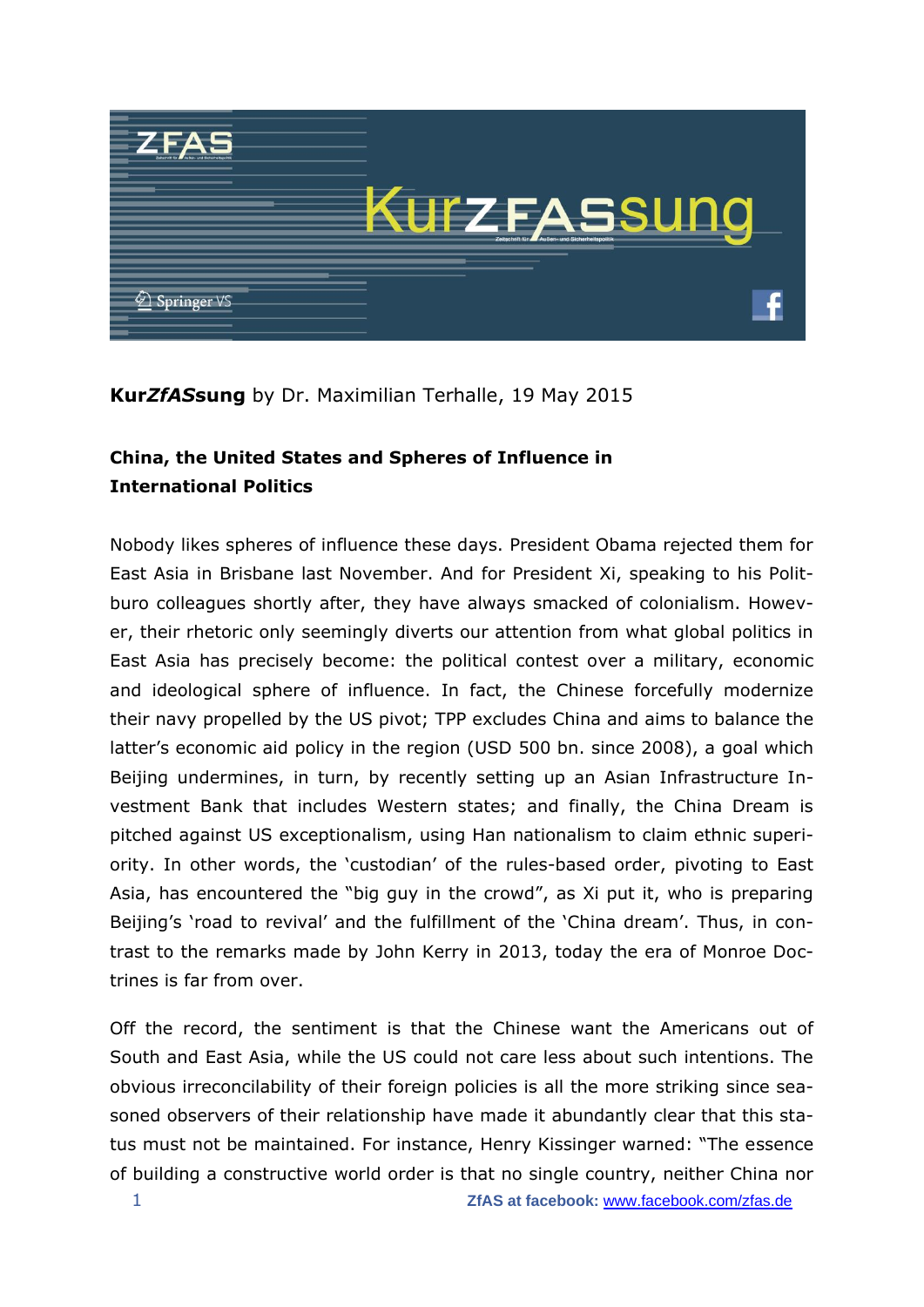the United States, is in a position to fill by itself the world leadership role of the sort that the United States occupied in the immediate post-Cold war period, when it was materially and psychologically preeminent."

Nevertheless, even such powerfully experiential advice such as Kissinger's cannot easily dissolve the highly disconcerting misperceptions prevailing in either camp as to how to coexist. They hold the keys to understanding the essential motives underlying the strategic distrust between the two countries.

As for China, since the financial crisis, at the very latest, it has created a political image of the United States that sees the latter in absolute decline. Almost every speech given by President Xi in front of a non-US audience in the region has repeated this belief in the last two years and has thereby helped to entrench a perception that could turn out to be dangerously deceiving as regards to China's strengths. While it may help, and is intended to, to bolster his domestic stature, it has inadvertently played into the build-up of a vastly more daring attitude. While key policymakers in Beijing realistically anticipate the US to remain the strongest power for the next two or three decades on the globe, and while they know that a disruption of the global commons would hurt the China Dream the most, their actual political moves have reflected an overly self-confident posture that has often run counter to its pragmatic realism. Last year's comprehensive Report to Congress by the "U.S.-China Economic and Security Review Commission" provided ample evidence of this. It is this inherent tension of the China dream between the demand to prioritize economic development and the temptations to defend the perceived obligations of nationalist prestige, which has the potential to derail all plans to act differently from historical examples of rising powers. President Xi's outline of the Four Comprehensives underpinning his policy last week has by no means diminished the built-in contradiction of the dream.

The United States, on the other hand, sees itself occupying the resident power status since 1945 in East Asia. It has, in turn, treated China as a secondary power, witness, for instance, the last two National Security Strategies. Certainly, when President Xi will arrive in Washington this coming September, he will receive every ceremonial honor that is available in the White House's protocol. On paper, he will be equal. But not, and that is what matters the most, in the foreign policy beliefs of US leaders. First, US passivity with regard to accommodating China is based on the mistaken belief that China's domestic system will crumble in the long run. This rather ideological belief is driven by core liberal as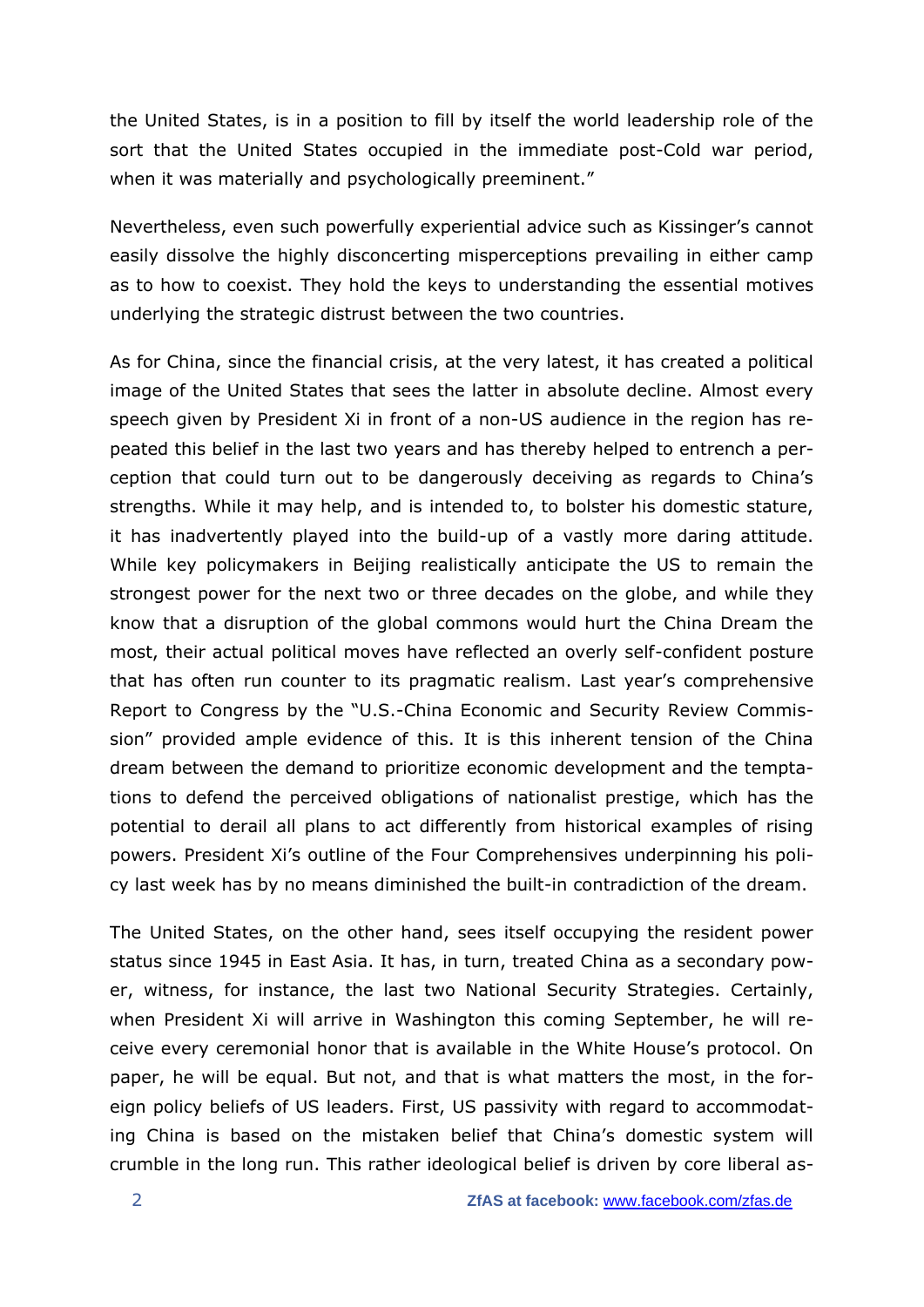sumptions such as that long-term success can only be derived from a liberal domestic outlook, politically and economically. Crucially, what this overlooks is the Chinese Communist Party's hands-on approach to policy-making or what scholars call its adaptive governance. Needless, this mode of steering China's socioeconomic development has, overall, been successful for 40 years, precisely due to its flexible nature. This misperception is, second, powerfully complemented by the US' strategic unwillingness to accept any peer-competitor. In fact, this assumption has been valid since 1992 when a Pentagon paper expressed exactly this goal as the core of US security policy. Consequently, America is determined to throw roughly 60 percent of its military weight behind its Asia-Pacific policies by 2020.

Therefore, grave misperceptions on both sides feed into, and exacerbate, each other. The United States' insistence 'We are here to stay' has already met a selfserving demand for exclusive Chinese regional leadership as in a thinly disguised memo stating 'It is for the people of Asia to run the affairs of Asia'. As for the near future, both sides seem to be altogether uncompromising about their goals.

While the US believes that, in order to secure its economic and military interests in East Asia, it needs to keep China out at any expense or allow it in but only on its own terms, such a political position of strength may be appealing domestically but it will not make China's power go away. Rather, instead of naively waiting for China's domestic collapse, a better strategy would be to think much harder about how to give China the room it wants without appeasing it into number one status in what is currently an exclusive US sphere of influence. The problem was well described by the Chinese general Yao: "The international military order is US-led – NATO and Asian bilateral alliances – there is nothing like the WTO for China to get into." If the two want to avoid large-scale confrontation, what should they both 'get into' instead? Put differently, how can they learn to share hard power in East Asia so as to diminish their strategic distrust?

Conventionally, grand bargains between great powers have either been struck at large peace conferences preceded by major wars or have been gradually constructed through probes of diplomatic clout and military strength. With regard to the latter, both parties have had many opportunities to demonstrate their unwillingness to subjugate their rather exclusive core interests and strategies. In contrast, leaders need to focus their attention on today's no-decline reality: the Chinese should try to comprehend in-depth the logic behind the recurrence of 'US